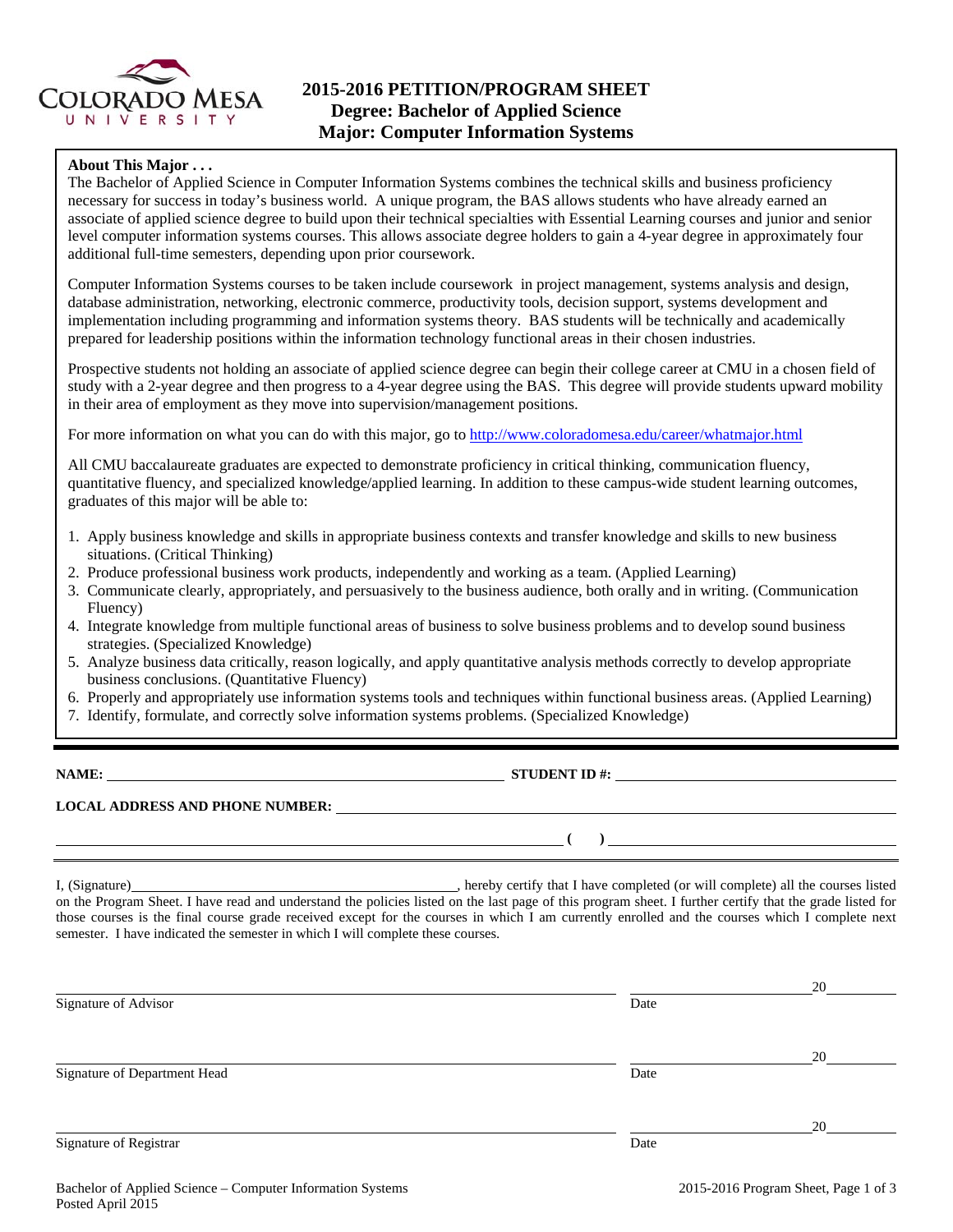### **DEGREE REQUIREMENTS:**

- As an entrance requirement, a student must have a proficiency in advanced computer literacy, which is defined as having taken CISB 101 (or equivalent); and CISB 260 or TECI 260 (or equivalent).
- 120 semester hours total (Students must complete a minimum of 30 of the last 60 hours of credit at CMU, with at least 15 semester hours in major discipline courses numbered 300 or higher).
- 33 upper division credits (A minimum of 15 taken at the 300-400 course levels within the major at CMU).
- 2.00 cumulative GPA or higher in all CMU coursework.
- A grade of "C" or higher in each course in the major
- Pre-collegiate courses (usually numbered below 100) cannot be used for graduation.
- A student must follow the CMU graduation requirements either from 1) the program sheet for the major in effect at the time the student officially declares a major; or 2) a program sheet for the major approved for a year subsequent to the year during which the student officially declares the major and is approved for the student by the department head. Because a program may have requirements specific to the degree, the student should check with the faculty advisor for additional criteria. It is the student's responsibility to be aware of, and follow, all requirements for the degree being pursued. Any exceptions or substitutions must be approved by the student's faculty advisor and Department Head.
- Essential Learning Capstone should be completed between 45 and 75 hours.
- See the "Undergraduate Graduation Requirements" in the catalog for additional graduation information.

**ESSENTIAL LEARNING REQUIREMENTS** (31 semester hours) See the current catalog for a list of courses that fulfill the requirements below. If a course is an Essential Learning option and a requirement for your major, you must use it to fulfill the major requirement and make a different selection for the Essential Learning requirement.

| Course No Title                                                                                                                                                                                                                                                                         |                                                                                                                                                                                                              |        | Sem.hrs Grade Term/Trns |  |
|-----------------------------------------------------------------------------------------------------------------------------------------------------------------------------------------------------------------------------------------------------------------------------------------|--------------------------------------------------------------------------------------------------------------------------------------------------------------------------------------------------------------|--------|-------------------------|--|
| ENGL 111<br>ENGL 112                                                                                                                                                                                                                                                                    | <b>English</b> (6 semester hours, must receive a grade of "C" or better and<br>must be completed by the time the student has 60 semester hours.)<br><b>English Composition</b><br><b>English Composition</b> | 3<br>3 |                         |  |
| <b>Math</b> (3 semester hours, must receive a grade of "C" or better, must be<br>completed by the time the student has 60 semester hours.)<br>College Algebra<br>$4*$<br>MATH 113<br>*3 credits apply to the Essential Learning requirements and 1 credit<br>applies to elective credit |                                                                                                                                                                                                              |        |                         |  |
|                                                                                                                                                                                                                                                                                         | <b>Humanities</b> (3 semester hours)                                                                                                                                                                         |        |                         |  |
| ECON 201<br><b>ECON 202</b>                                                                                                                                                                                                                                                             | Social and Behavioral Sciences (6 semester hours)<br>Principles of Macroeconomics<br>Principles of Microeconomics                                                                                            | 3<br>3 |                         |  |
| <b>Fine Arts</b> (3 semester hours)                                                                                                                                                                                                                                                     |                                                                                                                                                                                                              |        |                         |  |
|                                                                                                                                                                                                                                                                                         | <b>Natural Sciences</b> (7 semester hours, one course must include a lab)                                                                                                                                    |        |                         |  |
|                                                                                                                                                                                                                                                                                         | <u> 1989 - John Harry Barn, amerikansk politiker</u>                                                                                                                                                         |        |                         |  |
| <b>History</b> (3 semester hours)<br><b>HIST</b>                                                                                                                                                                                                                                        |                                                                                                                                                                                                              |        |                         |  |

Course No Title Sem.hrs Grade Term/Trns

#### **WELLNESS REQUIREMENT** (2 semester hours)

|                                           | KINE 100 Health and Wellness                          |     |  |  |
|-------------------------------------------|-------------------------------------------------------|-----|--|--|
|                                           | KINA 1                                                |     |  |  |
|                                           |                                                       |     |  |  |
|                                           | <b>ESSENTIAL LEARNING CAPSTONE</b> (4 semester hours) |     |  |  |
| ESSL 290                                  | <b>Maverick Milestone</b>                             |     |  |  |
|                                           | (see English $&$ math pre-reqs)                       | - 3 |  |  |
| ESSL 200                                  | Essential Speech (co-requisite) 1                     |     |  |  |
|                                           |                                                       |     |  |  |
| B.A.S. COMPUTER INFORMATION SYSTEMS MAJOR |                                                       |     |  |  |

**REQUIREMENTS** (75 semester hours)

**Required Computer Information Systems Courses** (39 semester hours) Must receive a grade of C or better.

|                                          | CISB 241 Intro to Business Analysis                            |   |  |  |
|------------------------------------------|----------------------------------------------------------------|---|--|--|
|                                          | or STAT 241 Intro to Business Analysis                         | 3 |  |  |
| <b>CISB 206</b>                          | <b>Business Appl. Programming</b>                              |   |  |  |
|                                          | or CSCI 111 CS1: Foundations of Comp Sci                       |   |  |  |
|                                          | or Object Oriented Programming Course approved by CIS advisor, |   |  |  |
|                                          | specifically:                                                  | 3 |  |  |
| <b>CISB 205</b>                          | <b>Advanced Business Software</b>                              | 3 |  |  |
| <b>CISB 210</b>                          | Fundamentals of Information                                    |   |  |  |
|                                          | <b>Systems</b>                                                 | 3 |  |  |
| <b>CISB 310</b>                          | <b>Enterprise Architecture</b>                                 | 3 |  |  |
| CISB 315                                 | <b>IS Infrastructure</b>                                       | 3 |  |  |
| <b>CISB 331</b>                          | <b>Advanced Business</b>                                       |   |  |  |
|                                          | Programming                                                    | 3 |  |  |
|                                          |                                                                |   |  |  |
| <b>CISB 410</b>                          | Project Management                                             | 3 |  |  |
| CISB 442                                 | Systems Analysis and Design                                    | 3 |  |  |
| <b>CISB 451</b>                          | Database Administration                                        | 3 |  |  |
| <b>CISB 470</b>                          | Management of Information                                      |   |  |  |
|                                          | <b>Systems</b>                                                 | 3 |  |  |
| <b>CISB 471</b>                          | <b>Advanced Information Systems</b>                            | 3 |  |  |
| <b>MARK 350</b>                          | <b>Marketing Research</b>                                      |   |  |  |
| or MANG 341 Quantitative Decision Making |                                                                |   |  |  |
|                                          | or CISB 341 Quantitative Decision Making                       | 3 |  |  |

#### **Bachelor of Applied Science Core** (36 Semester Hours) Specific courses taken will be listed on the next page.

**Electives** (8 semester hours; 6 must be Upper Division.) All college level courses appearing on your final transcript, **not listed above** that will bring your total semester hours to 120 hours

\*MATH 113 College Algebra 1 \_\_\_\_\_\_ \_\_\_\_ \_\_\_\_\_\_\_\_\_\_\_\_\_\_\_\_\_\_\_\_\_\_\_\_ \_\_\_\_ \_\_\_\_\_ \_\_\_\_\_\_\_\_ \_\_\_\_\_\_ \_\_\_\_ \_\_\_\_\_\_\_\_\_\_\_\_\_\_\_\_\_\_\_\_\_\_\_\_ \_\_\_\_ \_\_\_\_\_ \_\_\_\_\_\_\_\_ \_\_\_\_\_\_ \_\_\_\_ \_\_\_\_\_\_\_\_\_\_\_\_\_\_\_\_\_\_\_\_\_\_\_\_ \_\_\_\_ \_\_\_\_\_ \_\_\_\_\_\_\_\_